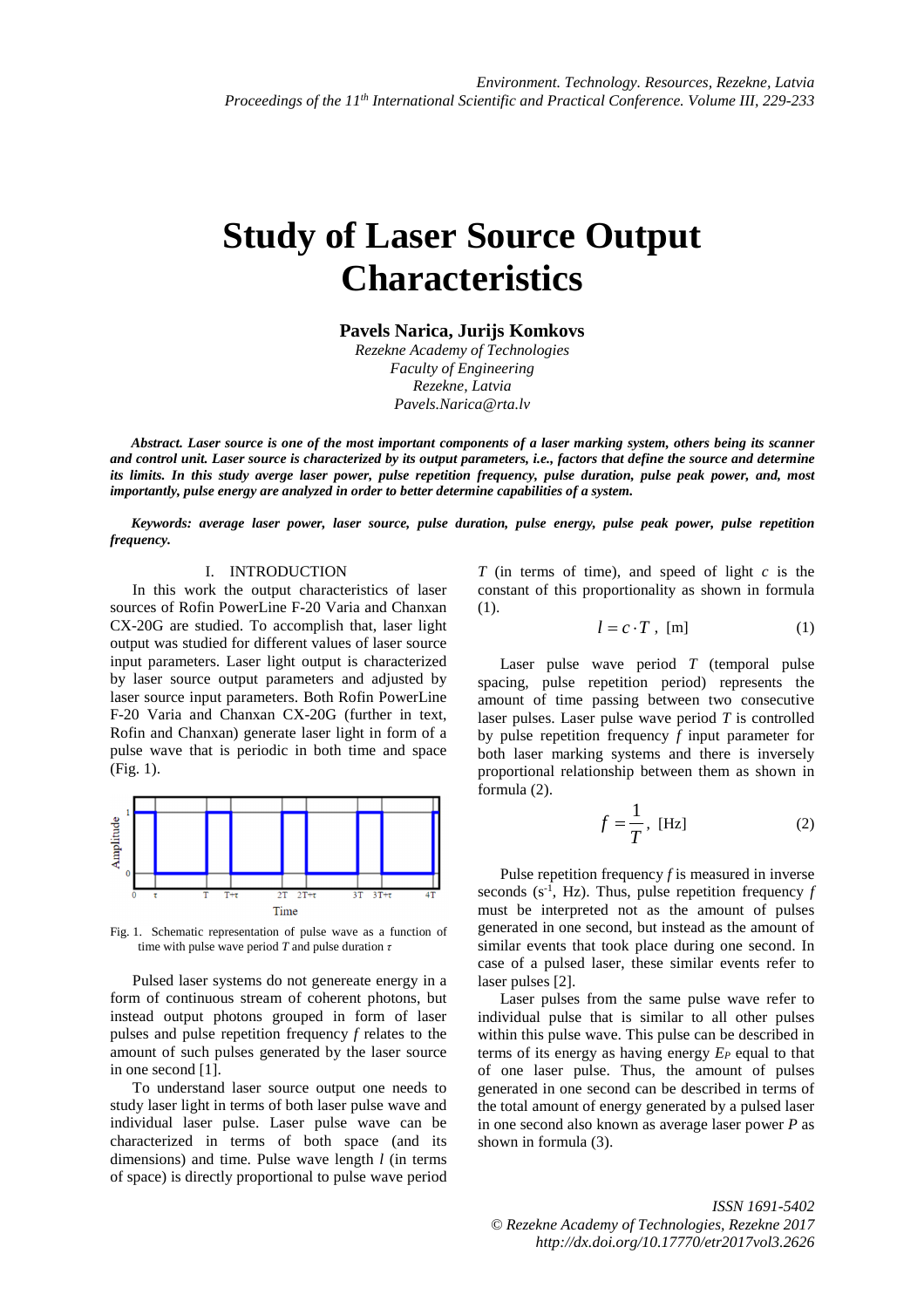$$
P = E_P \cdot f = \frac{E_P}{T}, \text{ [W]}
$$
 (3)

As shown in formula (3) laser pulse wave period *T* also represents the amount of time, in which there is energy *EP* equal to that of one laser pulse. Because laser pulse wave is periodic, in each such laser pulse wave period *T* there is energy  $E_P$  equal to that of one laser pulse [3].

By itself the laser pulse is a collection of coherent photons of some central frequency. In one particular instant of time, the laser pulse is localized in space [4].

In any straight line forming a plane which is perpendicular to direction of laser pulse propagation and which cross-sects laser pulse (Fig. 2), the distribution of energy (photons) can be characterized by a normal (Gaussian) distribution. Thus, within a laser pulse there is more energy closer to the axis representing direction of laser pulse propagation.



Fig. 2. Normal (Gaussian) distribution of energy within crosssection perpendicular to direction of laser pulse propagation

Laser pulse can be interpreted as a wave packet that has distinct temporal duration *τ* and thus a directly proportional spatial length *ι*, with speed of light *c* being the constant of this proportionality as shown in formula (4).

$$
l = C \cdot \tau , [m]
$$
 (4)

This way pulse energy *EP*, which is moving at the speed of light *c* in certain direction, can cross imaginary plane that is perpendicular to this direction in the amount of time equal to pulse duration *τ*. In other words, total amount of laser pulse energy *E<sup>P</sup>* that can be delivered in continuous way to a plane perpendicular to direction of its propagation in the amount of time equal to pulse duration *τ* defines pulse peak power  $P_P$  as shown in formula (5).

$$
P_p = \frac{E_p}{\tau} = \frac{P}{f \cdot \tau} = \frac{P \cdot T}{\tau}, \text{ [W]} \tag{5}
$$

Both average laser power *P* and pulse peak power *PP* characterize the flow of energy in form of laser pulses and/or photons that constitute the laser pulses.

## II. METHODOLOGY

## *A. Laser systems*

Laser systems being studied are commonly used for laser marking. They provide several adjustable laser input parameters that can be categorized in three main groups:

- laser source power regulation coefficient, pulse repetition frequency, pulse duration (only Rofin);
- scanner scanning speed, line step;
- control unit repeat count.

Only two parameters are available for adjusting the properties of laser light generated by the laser source of Chanxan – power regulation coefficient *k<sup>P</sup>* and pulse repetition frequency *f*. Rofin provides additional parameter for adjusting pulse duration *τ*.

Power regulation coefficient  $k_P$  allows laser operator to indirectly set the amount of average power *P* generated by the laser source. Initially, it was not known how power regulation coefficient *k<sup>P</sup>* affects laser power *P*, so power measurements for different values of power regulation coefficient *k<sup>P</sup>* were necessary. Before experimental investigation it was assumed that the value of power regulation coefficient *kP* is directly proportional to the value of average laser power  $P$  on the output and that maximum possible average power  $P_{\text{max}} = 20$  W specified in technical characteristics of both laser systems is a constant of this proportionality as shown in formula (6).

$$
P = P_{\text{max}} \cdot k_{P}, \text{ [W]} \tag{6}
$$

Nevertheless, formula (6) does not account for the effect pulse repetition frequency *f* and pulse duration *τ* can have on output laser power *P*. Therefore average laser power *P* measurements are necessary for different input values of all available laser source input parameters for both laser systems.

The three laser source input parameters under study (power regulation coefficient *kP*, pulse repetition frequency *f*, and pulse duration *τ*) should provide enough information for calculating average laser power *P*, pulse energy *EP*, and peak power *PP*. When values of all these output parameters are determined, interpretation of laser materials processing results becomes considerably easier. Moreover, if values of these laser source output parameters can be repeated on other laser marking systems, then the result of laser marking (color) can also be repeated under similar ambient conditions and for similar material. In other words, these laser source output parameters form a universal system with the help of which it becomes possible to achieve similar processing results using different marking systems.

*B. Additional equipment* 

For taking measurements three different devices were used: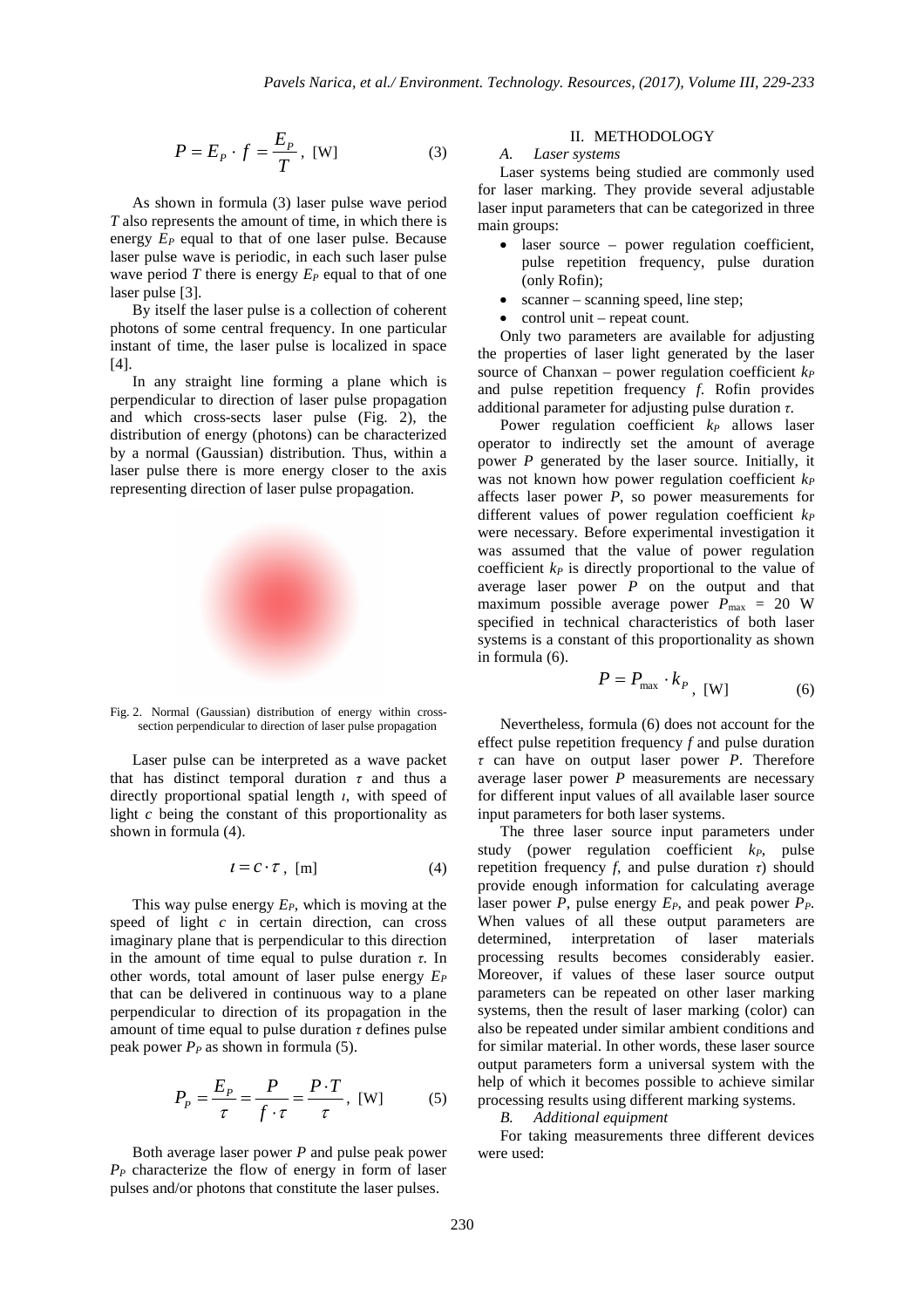- Power measurement sensor Ophir F150A-BB-26 and Ophir Nova II laser power meter,
- Multi-purpose zoom microscope Dino-Lite Edge AM7115MZT,
- Angle grinder AEG WS 6-125.
- *C. Measurements*

The problem with the laser source is that one can set the laser power *P* indirectly by adjusting power regulation coefficient *kP*. Eventhough it is stated in technical specification of both systems that laser can generate up to  $P_{\text{max}} = 20 \text{ W}$  of laser power, the mapping between values of power regulation coefficient  $k_P$  and actual average laser power  $\overline{P}$  is not known and has to be measured using power meter.

Measurements were taken for both systems and for different values of all available laser source input parameters. For Rofin, all three laser source parameters affected the output laser power *P*, while for Chanxan, only power regulation coefficient *kP* had an effect similar to that shown in formula (6) (Fig. 3).



Fig. 3. Chanxan output power *P* as a function of power regulation coefficient *kP* for different values of pulse repetition frequency *f*

For maximum value of power regulation coefficient *kP*, low values of pulse repetition frequency *f* and each value of pulse duration *τ* Rofin showed lower average power *P* output. The value of measured average power *P* was directly proportional to a value of pulse repetition frequency *f* up to a certain point *f*limit, after which average power *P* reached  $P_{\text{max}} = 20$  W and stayed constant for all higher possible values of pulse repetition frequency *f*  (Table I).

While the input and output values of pulse repetition frequency *f* for Rofin were consistent, on Chanxan additional mapping was necessary. The mapping of input pulse repetition frequency  $f_i$  to output pulse repetition frequency *fo* was carried out by scanning photosensitive inked paper at high scanning speed  $v_{\text{max}} = 10 \text{ m/s}$ . Scanned lines were then analyzed using microscope to measure distance *Δy* between two consecutive laser pulses as shown in formula (7).

$$
\Delta y = \frac{v}{f}, \text{ [m]} \tag{7}
$$

Table I Limit Pulse Repetition Frequency and Maximum Possible Pulse Energy for Every Available Pulse Duration of Rofin

| Energy for Every Trumatic Panel Buration of Roma |                            |                         |
|--------------------------------------------------|----------------------------|-------------------------|
| $\tau$ , [ns]                                    | $f_{\text{limit}}$ , [kHz] | $E_{Pmax}$ , [ $\mu$ J] |
|                                                  | 500                        | 40                      |
|                                                  | 200                        | 100                     |
| 14                                               | 125                        | 160                     |
| 20                                               | 111                        | 180                     |
| 30                                               | 83                         | 240                     |
| 50                                               | 63                         | 320                     |
| 100                                              | 40                         | 500                     |
| 200                                              | 20                         | 1000                    |

Because input scanning speed  $v_i$  was consistent with output scanning speed *vo*, output pulse repetition frequency *fo* was determined using formula (7) and mapped as shown in Fig. 4.



Fig. 4. Mapping of input pulse repetition frequency  $f_i$  to output pulse repetition frequency *fo* on Chanxan

Based on newly gathered information pulse energy *EP* for different possible values of output pulse repetition frequency *fo* were determined and graphed in Fig. 5.



Fig. 5. Chanxan pulse energy  $E_P$  as a function of power regulation coefficient  $k_P$  for different values of ouptut pulse repetition frequency *f<sup>o</sup>*

To measure pulse duration *τ*, an angle grinder was used. It allowed to produce scanning speed greater to that of a laser system by a factor of 10. In specifications of angle grinder it was mentioned that it can produce 167 rotations per second or  $w = 167$ Hz. Photosensitive inked paper was cut in form of a circle with diameter  $d = 170$  mm and attached to the angle grinder. Thus, the speed on the edge of a circle could be reached amounting to  $v_c = 90$  m/s as shown in formula (8).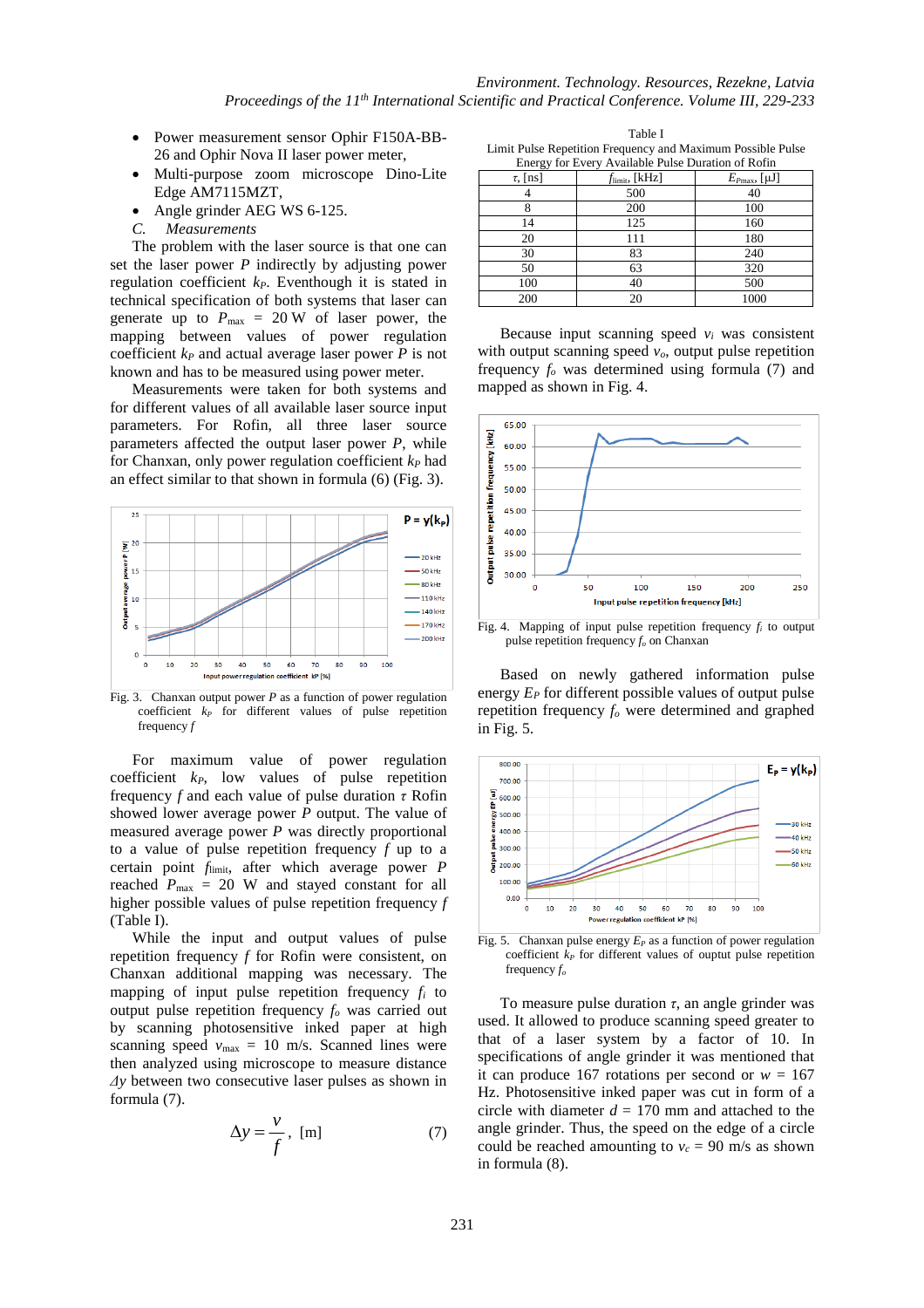$$
v_c = \pi \cdot d \cdot w, \text{ [m/s]} \tag{8}
$$

The angular speed *w* of an angle grinder was tested by lasing a rotating photosensitive inked paper for specific short amount of time  $t = 5$  ms and then measuring the angle  $\theta$  (specified in turns or full rotations) of a mark left on a paper as shown in formula (9).

$$
w = \frac{\theta}{t}, \text{ [Hz]} \tag{9}
$$

Angular speed of an angle grinder was consistent, therefore pulse duration *τ* could be measured. For this, a line of length  $a = 50$  mm was marked at scanning speed  $v_{\text{max}} = 10$  m/s and pulse repetition frequency  $f = 30$  kHz on a rotating photosensitive inked paper. Thus, a scanned surface with respect to a laser beam was moving at total speed of  $v_t = 100$  m/s as shown in formula (10) (Fig. 6).

$$
v_t = v_c + v_{\text{max}} , \text{ [m/s]} \tag{10}
$$



Fig. 6. Measuring pulse duration *τ* using angle grinder

It was assumed that in certain amount of time *τ* (pulse duration) the laser beam would scan some certain amount of distance *s* as shown in formula (11) (Fig. 7).

$$
s = v_t \cdot \tau, \text{ [m]}
$$
 (11)



Fig. 7. Distribution of pulse energy on scanned distance *s* for scanning speed  $v_{\text{max}} = 10 \text{ m/s}$  (left) and increased scanning speed  $v_t = 100$  m/s

Because individual laser pulses could leave a mark on photosensitive inked paper, it was possible to measure the scanned distance *s* using microscope and then calculate the amount of time  $\tau$  (pulse duration) by using formula (11). Nevertheless, laser pulses left similar round marks for both maximum possible laser scanning speed  $v_{\text{max}} = 10 \text{ m/s}$  (Fig. 8) and increased scanning speed  $v_t = 100$  m/s (Fig. 9).



Fig. 8. Mark left by pulses scanned at maximum possible laser scanning speed  $v_{\text{max}} = 10 \text{ m/s}$ 



Fig. 9. Mark left by pulse scanned at increased scanning speed  $v_t$  $= 100$  m/s

Thus, energy of a single pulse was distributed over a very small scanned distance *s* even at increased scanning speed  $v_t = 100$  m/s. Therefore additional mathematical simulation was carried out for distributing energy *EP* of a single laser pulse over some scanned distance *s* (Fig. 10) [5].